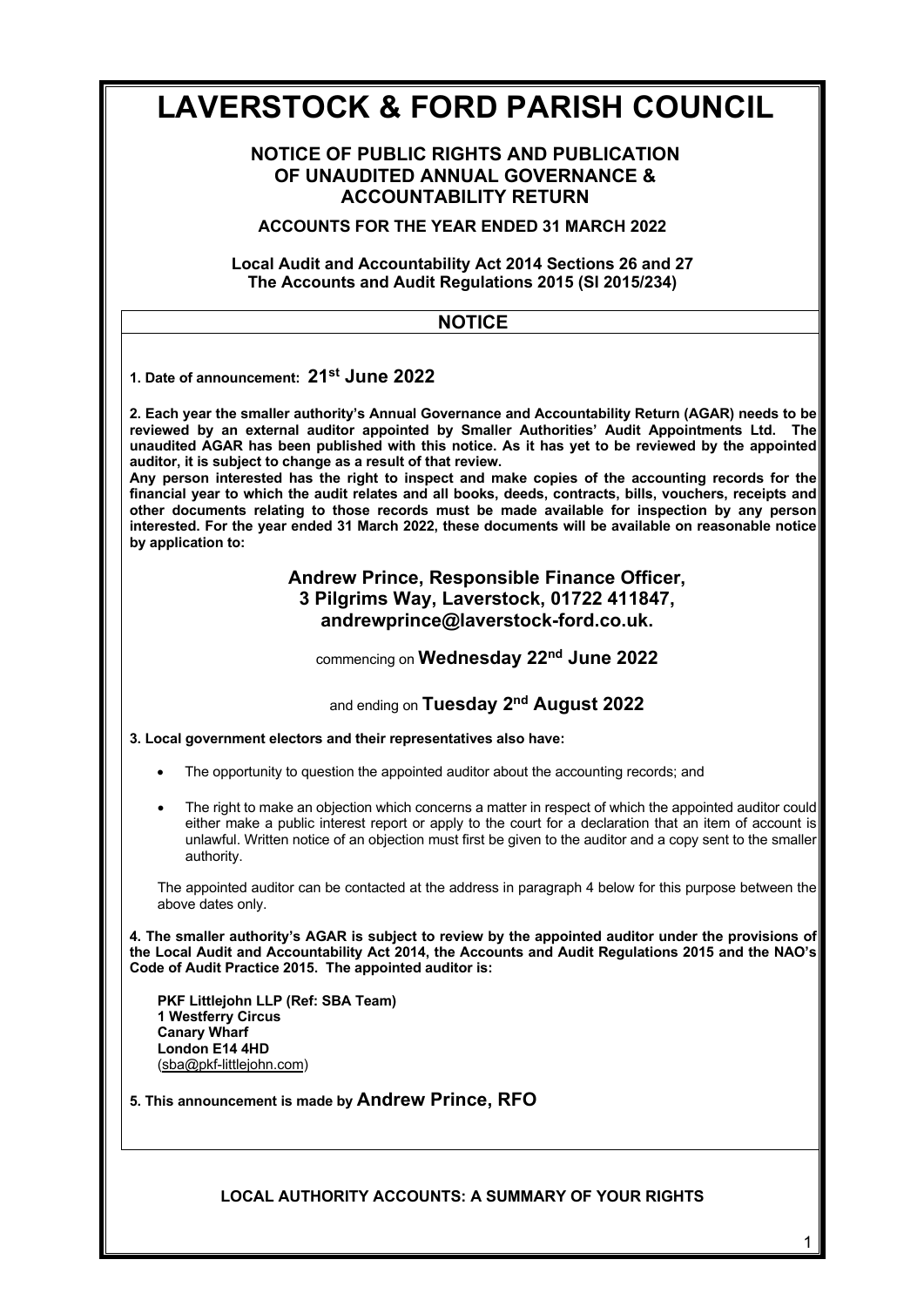**Please note that this summary applies to all relevant smaller authorities, including local councils, internal drainage boards and 'other' smaller authorities.**

#### **The basic position**

The Local Audit and Accountability Act 2014 (the Act) governs the work of auditors appointed to smaller authorities. This summary explains the provisions contained in Sections 26 and 27 of the Act. The Act the Accounts and Audit Regulations 2015 and the Accounts and Audit (Coronavirus) (Amendment) Regulations 2020 also cover the duties, responsibilities and rights of smaller authorities, other organisations and the public concerning the accounts being audited.

As a local elector, or an interested person, you have certain legal rights in respect of the accounting records of smaller authorities. As an interested person you can inspect accounting records and related documents. If you are a local government elector for the area to which the accounts relate you can also ask questions about the accounts and object to them. You do not have to pay directly for exercising your rights. However, any resulting costs incurred by the smaller authority form part of its running costs. Therefore, indirectly, local residents pay for the cost of you exercising your rights through their council tax.

#### **The right to inspect the accounting records**

Any interested person can inspect the accounting records, which includes but is not limited to local electors. You can inspect the accounting records for the financial year to which the audit relates and all books, deeds, contracts, bills, vouchers, receipts and other documents relating to those records. You can copy all, or part, of these records or documents. Your inspection must be about the accounts, or relate to an item in the accounts. You cannot, for example, inspect or copy documents unrelated to the accounts, or that include personal information (Section 26  $(6) - (10)$  of the Act explains what is meant by personal information). You cannot inspect information which is protected by commercial confidentiality. This is information which would prejudice commercial confidentiality if it was released to the public and there is not, set against this, a very strong reason in the public interest why it should nevertheless be disclosed.

When smaller authorities have finished preparing accounts for the financial year and approved them, they must publish them (including on a website). There must be a 30 working day period, called the 'period for the exercise of public rights', during which you can exercise your statutory right to inspect the accounting records. Smaller authorities must tell the public, including advertising this on their website, that the accounting records and related documents are available to inspect. By arrangement you will then have 30 working days to inspect and make copies of the accounting records. You may have to pay a copying charge. The 30 working day period must include a common period of inspection during which all smaller authorities' accounting records are available to inspect. This will be 1-14 July 2021 for 2020/21 accounts. The advertisement must set out the dates of the period for the exercise of public rights, how you can communicate to the smaller authority that you wish to inspect the accounting records and related documents, the name and address of the auditor, and the relevant legislation that governs the inspection of accounts and objections.

#### **The right to ask the auditor questions about the accounting records**

**You should first ask your smaller authority** about the accounting records, since they hold all the details. If you are a local elector, your right to ask questions of the external auditor is enshrined in law. However, while the auditor will answer your questions where possible, they are not always obliged to do so. For example, the question might be better answered by another organisation, require investigation beyond the auditor's remit, or involve disproportionate cost (which is borne by the local taxpayer). Give your smaller authority the opportunity first to explain anything in the accounting records that you are unsure about. If you are not satisfied with their explanation, you can question the external auditor about the accounting records.

The law limits the time available for you formally to ask questions. This must be done in the period for the exercise of pubic rights, so let the external auditor know your concern as soon as possible. The advertisement or notice that tells you the accounting records are available to inspect will also give the period for the exercise of public rights during which you may ask the auditor questions, which here means formally asking questions under the Act. You can ask someone to represent you when asking the external auditor questions.